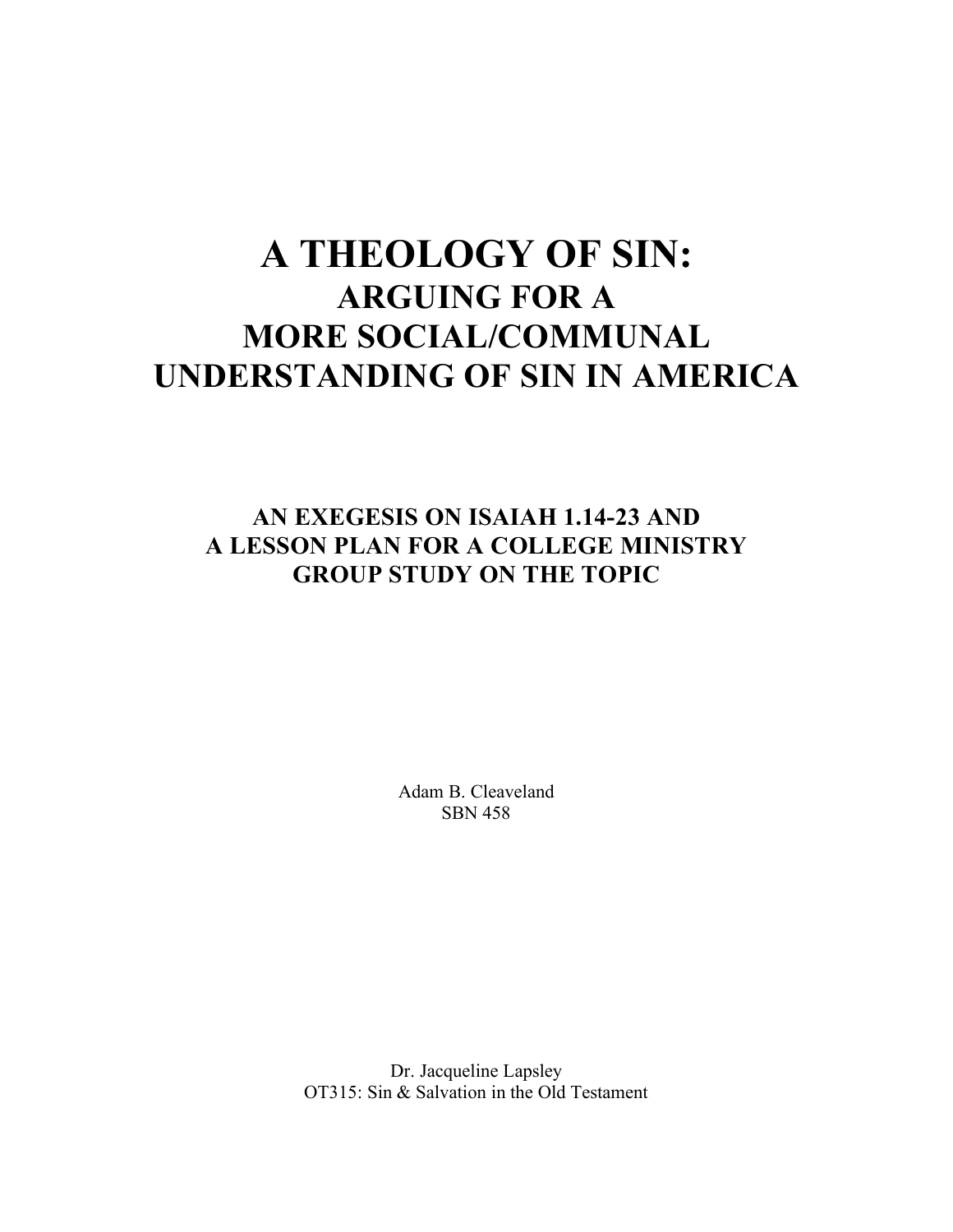# **PART ONE: EXEGESIS**

### **I. NRSV TRANSLATION AND TEXTUAL NOTES**

14 Your new moons and your appointed festivals (בובחות) my soul hates; they have become a burden to me, I am weary of bearing them. 15 When you stretch out your hands, I will hide my eyes from you; even though you make many prayers, I will not listen; your hands are full of blood. 16 Wash yourselves; make yourselves clean; remove the evil of your doings from before my eyes; cease to do evil, 17 learn to do good; seek justice, rescue the oppressed, defend the orphan, plead for the widow. 18 Come now, let us argue it out, says the LORD: though your sins are like scarlet, they shall be like snow; though they are red like crimson, they shall become like wool. 19 If you are willing and obedient, you shall eat the good of the land; 20 but if you refuse and rebel, you shall be devoured by the sword; for the mouth of the LORD has spoken. 21 How the faithful city has become a whore! She that was full of justice, righteousness lodged in her-- but now murderers! 22 Your silver has become dross, your wine is mixed with water. 23 Your princes are rebels and companions of thieves. Everyone ( $\left(\overrightarrow{p}\right)$ ) loves a bribe and runs after gifts. They do not defend the orphan, and the widow's cause does not come before them. (NRSV)

**Note 1:** In verse 14, the author uses the word  $\overline{M}$  $\overline{M}$  (minhot) instead of other

words typically used when referring to other cultic practices, such as  $\Pi \exists \vec{i}$  (*zebah* /

sacrifice) or שלוה ('*olot* / burnt offerings).<sup>1</sup> With the use of minhot instead, the author is

able to cover every one of the cultic practices, those regularly scheduled, and those that

are not; it is a broader interpretation.

**Note 2:** The use of  $\overleftrightarrow{P}$  in verse 20 is interesting to note. The verb is translated

by most translations as "devour." However, both the English Standard Version (2001)

and the New Jerusalem Bible translate the word  $\sum$ **x** as "eaten" or "eat you" and the

New American Bible translates the word as "consumed." The word is used previously

back in verse 7: "in your very presence aliens devour your land…" Upon first reading the

 $1$ I noticed this when I had to look up לגהור $\Omega$  (minhot) and realized that it meant something similar to these other, more common, words. It was then brought to my attention more specifically in Tucker's article in the New Interpreter's Bible.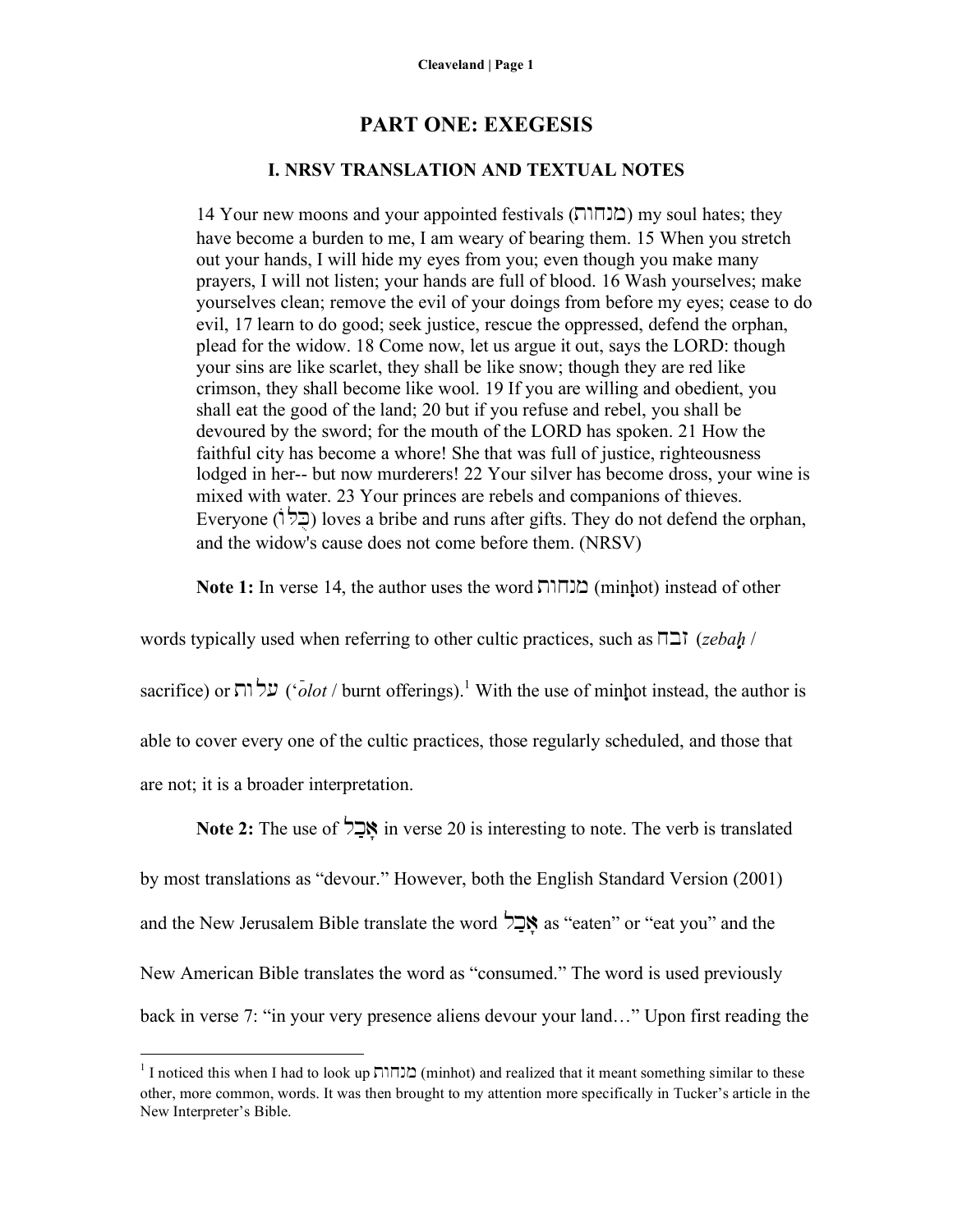#### **Cleaveland | Page 2**

text in verse 20, it appeared that "devoured by the sword" certainly meant death, but that is not clear. In verse 7, devour means that Jerusalem and the land was besieged, however it was not captured.<sup>2</sup> So, perhaps this does not necessitate ultimate death, but it does seem to be a defeat, a 'type' of death, or lack of ability to choose how to live one's life.

**Note 3:** In verse 23, the subject of the verse is the country's princes, the rulingclass. It says, in the NRSV, that "Everyone ( $\overrightarrow{CP}$ ) loves a bribe." Because of a variance in how the word is written in other translations,<sup>3</sup> I believe it is unclear as to whether or not the "everyone" is speaking specifically, and only, about the princes, or rather it is more broad and encompasses all of Jerusalem and Judah. According to Brown-Driver-Briggs, it seems that the translation of  $\overline{Q}$  needs to be one that encompasses a larger population than simply the princes and rulers: "with the sf. of 3 ms., understood as referring to the *mass* of things or persons meant, hlo@k@uor wOl@k@u, lit. *the whole of it*, is equivalent to *all of them, every one,* Is  $1^{23}$  *the whole of* it (the people) loveth bribes.<sup>44</sup> Because of these reasons, it is my claim that this understanding of this verse leads one to a much broader interpretation of how this verse gets applied to the people of Jerusalem and Judah. It is just one more way that God is not letting God's people off the hook, but is calling them to be accountable for the grievances they have committed; not *just* their rulers.

 <sup>2</sup> Isaiah 1.7, *<sup>n</sup> 1.7-8* (p.958) in The New Interpreter's Study Bible. Nashville: Abingdon Press, 2003. 3 The following versions of the Bible translate  $\frac{1}{2}$  as "everyone" (which seems to imply a broader interpretation of who "loves a bribe and runs after gifts"): *English Standard Version (2001), New American Standard (1977), New American Standard (1995), New King James Version (1982), and the New Revised Standard Version (1989)*. The following versions of the Bible translate  $\sqrt{a}$  as "every one" (which seems to mean every *one* of the rulers): *American Standard Version (1901), Jewish Publication Society (1917), King James Version (1611/1769) and the Revised Standard Version (1952)*. The following versions of the Bible translate  $\vec{r}$  as either "each one," "they all," or "all of them" (also implying simply each *one* of the rulers): *New American Bible, New International Version (1984), New Jerusalem Bible and the New Living Translation.* <sup>4</sup> BDB, 481-482.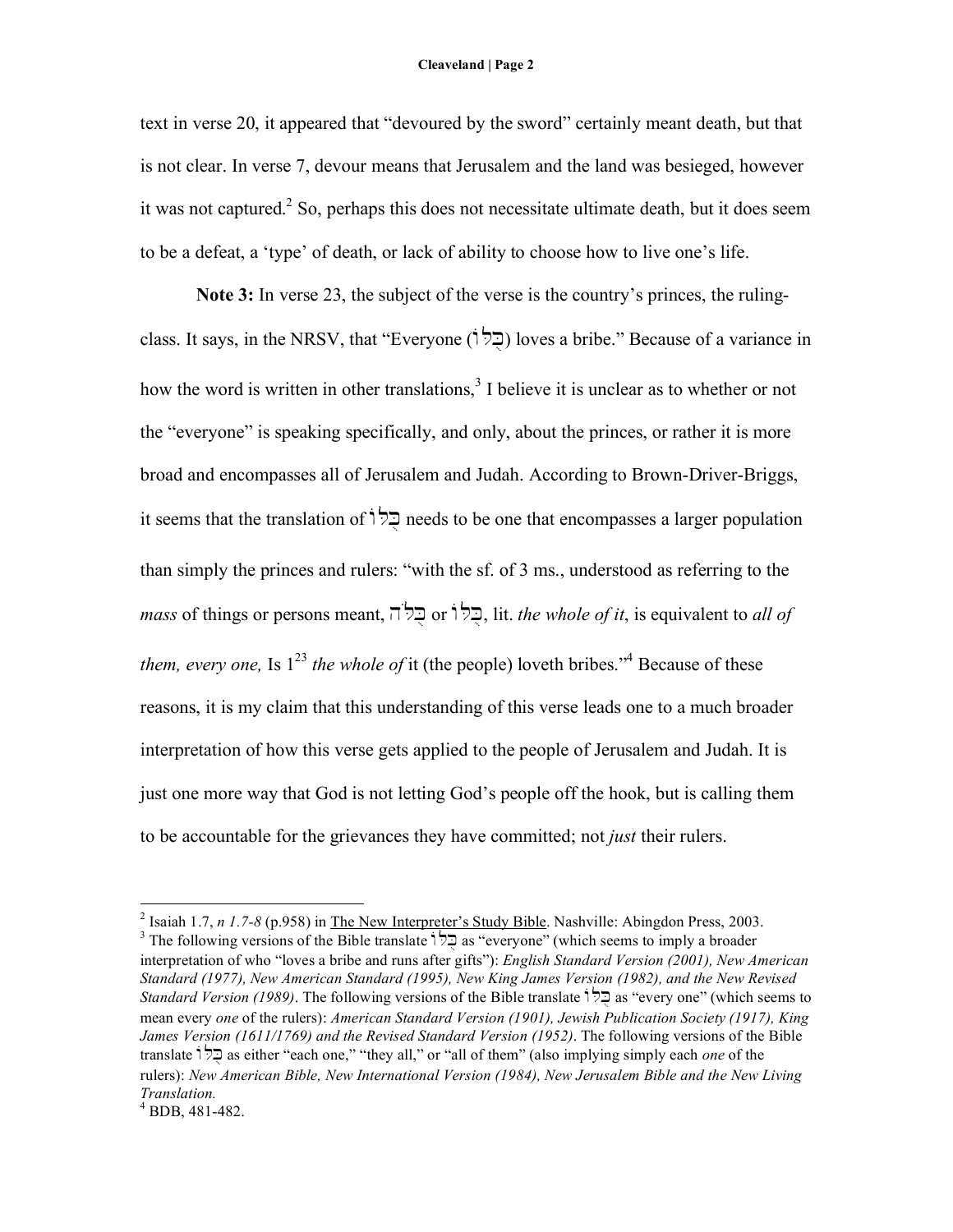### **II. INTRODUCTION**

This project is a brief look at one aspect of a theology of sin. Instead of a holistic understanding of sin, today's individualistic culture has crept into the church. At least on the practical level in congregations, there is a fairly worked-out theology of *individual* sin. For this project, I simply examined one of the prophetic texts that spoke to both individual and social aspects of sin, and I am arguing for a more holistic understanding of sin. Although, for the time being, it may be necessary to swing the pendulum back toward focusing more on the social sin aspect, and put away notions of individual sin for awhile.

The passage I exegeted, Isaiah 1.14-23, comes from chapter 1 in the book of First Isaiah. It is common knowledge that Isaiah, some of which was written by the prophet Isaiah, son of Amoz, is broken up into a variety of sections. The typical breakdown for Isaiah is as follows: chapters 1-39, 40-55 and 56-66. Many scholars agree that the only sections of Isaiah that can rightly be attributed to the eighth century prophet Isaiah are chapters  $1-12$  and  $28-31$ .<sup>5</sup> Isaiah 1 serves as an adequate summary for the entire book, because immediately the reader is presented with Judah and Jerusalem's sin against God, and God's judgments. However, God's judgments are always immediately followed by a series of blessings and promises. The reader must become comfortable with the powerful dialectic of judgment and promises that come from the word of the LORD. In the end, we see a God who is ultimately concerned with the social needs of God's people.

 $5$  Brueggemann, 8.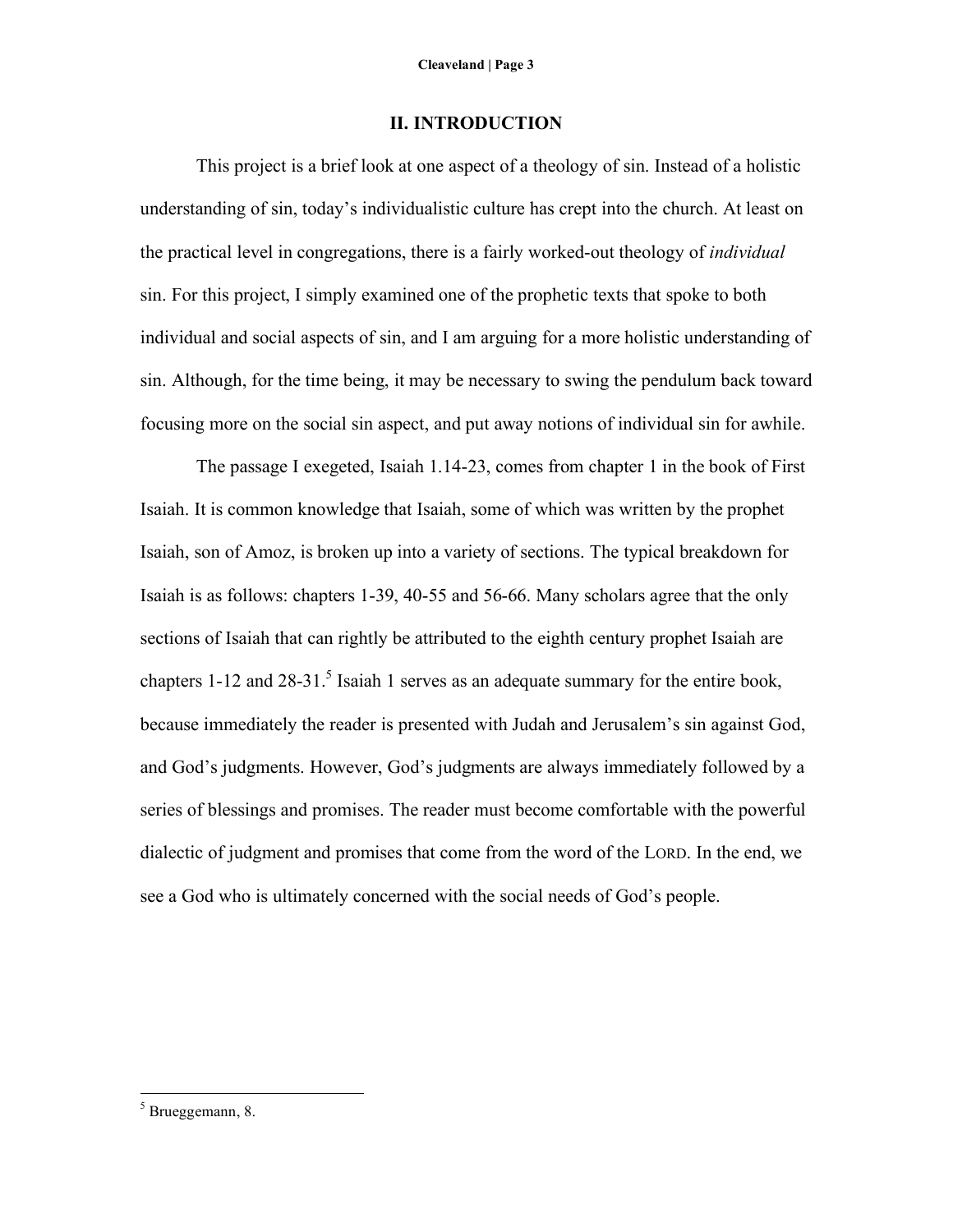#### **Cleaveland | Page 4**

#### **III. EXPOSITION**

 $\int M_V$  purpose in this exposition section is not to attempt to arrive at any new conclusions about this text. I do not believe I will be able to come up with any breakthrough suggestions or concepts. As with any study *of the scriptures, one will probably (should probably) leave with more questions and with less answers.]*

*14 Your new moons and your appointed festivals (מנחור) my soul hates; they have become a burden to me, I am weary of bearing them. 15 When you stretch out your hands, I will hide my eyes from you; even though you make many prayers, I will not listen; your hands are full of blood.*

Here we have a clear description of God's thoughts and feelings toward the religiosity of the people of Judah and Jerusalem. God is upset with the festivals, feasts, their attitude and posture toward prayer and their guilt (their hands are full of blood). Not only is God upset, but God's soul *hates* the twxnm of the people. These passages are always difficult, but these things that God's soul is hating are not inherently bad things. In fact, they are rituals, prayers and acts of piety that God has commanded. So, why is God upset by God's people simply doing what God had commanded them to do? It is likely that God simply knows the motivations and the real commitments (or lack thereof) of God's people, and because of this, God is upset with God's people. It seems as though the relationship is in a sense, broken, and that God could very well simply end God's Story right here. The people of God have not followed through, they are living lives of hypocrisy, and God is not going to stand for it any longer.

# *16 Wash yourselves; make yourselves clean; remove the evil of your doings from before my eyes; cease to do evil, 17 learn to do good; seek justice, rescue the oppressed, defend the orphan, plead for the widow.*

But, it is not over. In the previous two verses, God was very clear on what God was upset about; God was not happy with much of what the people were doing. But, the Story does not end here. God leaves the door open for a possible way for the people to come back to God. So, what are they to do now? God knows this question is going to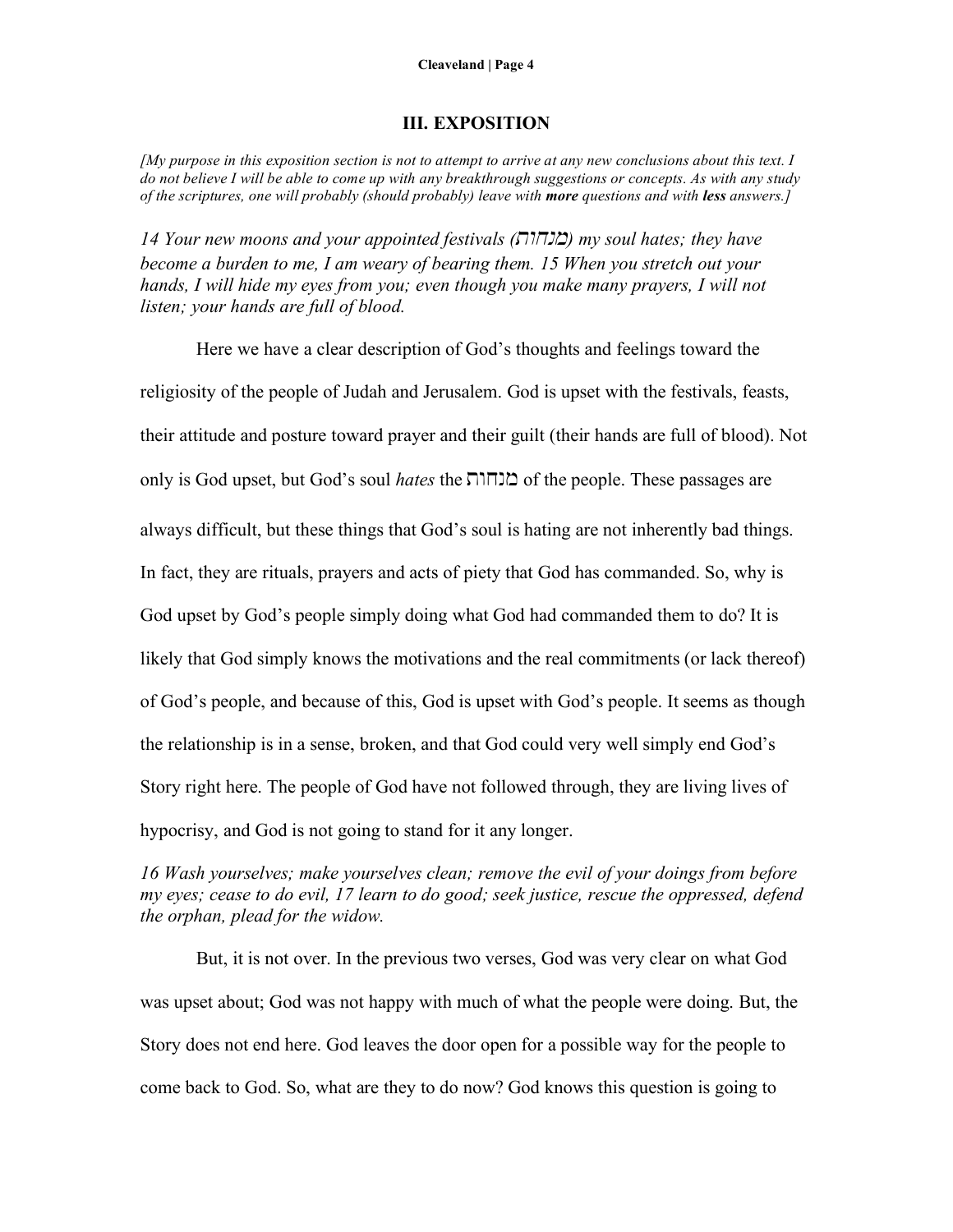come up, so God tells them in verses 16 and 17 what God is demanding of them. And it is not easy by any means, but these are the ways which they can begin to build back the relationship that was broken because of their pride and disobedience. The verb tense that takes up the majority of the words in these two verses is the *imperative*. God instructs the people in how they need to begin to live their lives differently: *wash, clean, remove, cease, learn, seek, rescue, defend* and *plead.* These commands start from a more general and broad proscription (wash yourselves), and end up with two very specific commands: *defend* the orphan and *plead* for the widow. "The large theological issues of life with Yahweh boil down to the concreteness of policy toward widows and orphans."<sup>6</sup> With these imperatives, God leaves a way open for God's people to return to God, to set aside their false-lives, and begin to live truly and rightfully in God's sight.

## *18 Come now, let us argue it out, says the LORD: though your sins are like scarlet, they shall be like snow; though they are red like crimson, they shall become like wool.*

God has been doing much of the speaking so far in this passage. In verses 14-15, God brought judgment upon Jerusalem and Judah. In verses 16-17, God instructed them in the ways in which they could begin to repent and live in order to get things back on track with God. However, in verse 18, God beckons the people to come and "argue it out" ( $\Box$ ונובחה). Another translation says "reason together;" both have the image of a courtroom, where both God and humanity will have a say and they will try and work something out. Unfortunately, the people don't speak. Is it because God doesn't actually give them a chance? Or is it because they realize their place in relation to God and because they now have nothing to say in the presence of almighty YHWH? It isn't clear, but we don't have any words spoken from the people who were invited to speak by God.

 $6$  Brueggemann, 11.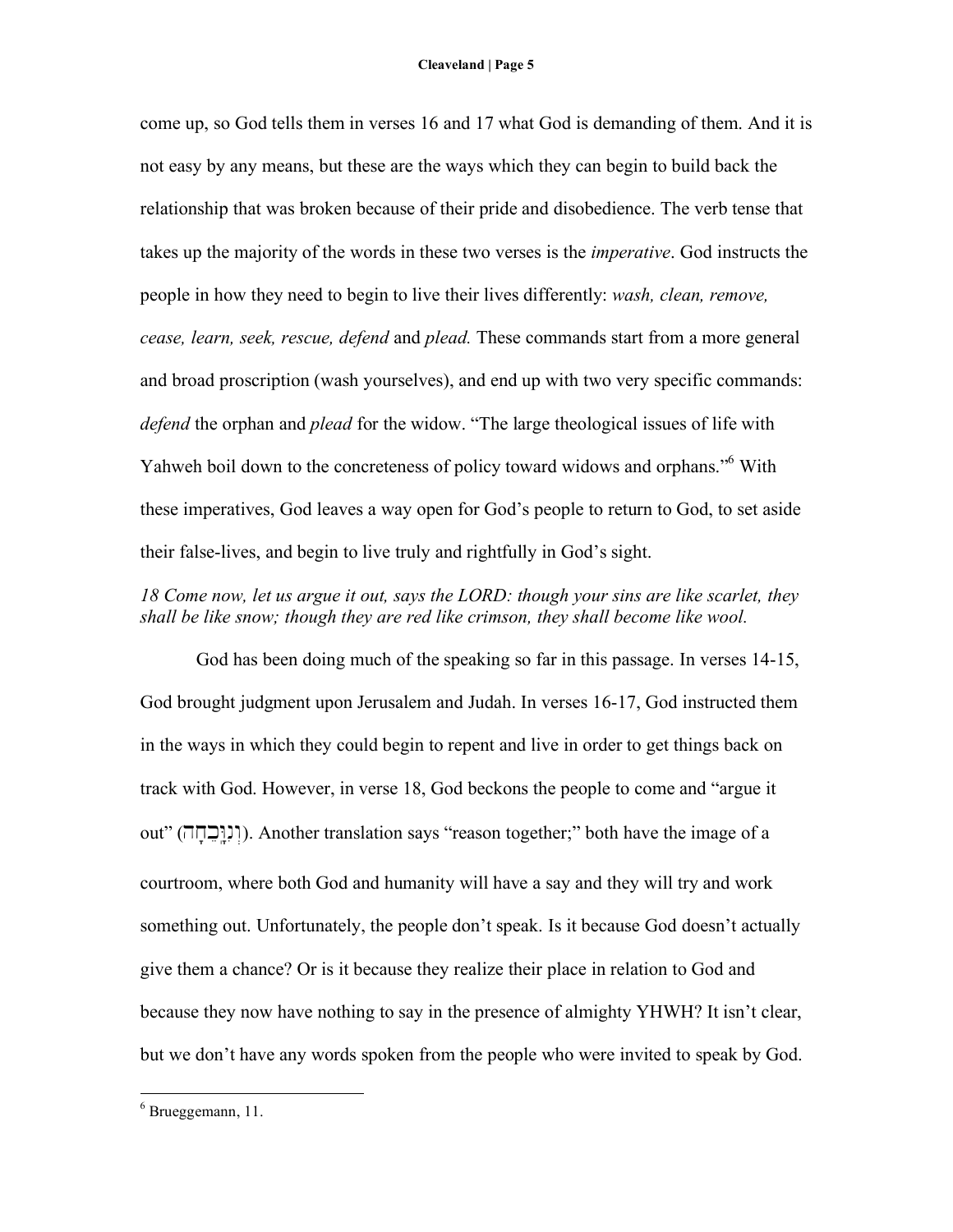What follows is a perfect example of one of the unconditional promises of God found in the book of Isaiah. Even though they have done nothing good so far, even though their motivations are unholy and impure and lacking in any true desire God would hope for them, God still utters this unconditional promise: your sins **shall be** forgiven. No if/then statements, just a declarative statement: The Word of the LORD, their sins will be forgiven. It is interesting, considering just a few verses ago (16-17), God told the people what kind of lives they need to be living and how they need to change the way they conduct themselves with each other and with God. But, if that is the case, what is the incentive? Now, just one verse after that, they hear that, no matter what, God will forgive their sins. How does this line up with God calling the people to new lives?

# *19 If you are willing and obedient, you shall eat the good of the land; 20 but if you refuse and rebel, you shall be devoured by the sword; for the mouth of the LORD has spoken.*

**If.** The if/then clause has returned. This is the clause that makes sense to humanity. It makes sense that if we do good things, God will treat us well. It makes sense that if we act poorly, God will not be happy and will call rain down upon us. That makes sense. The previous verse did not make sense – an unconditional promise of God's forgiveness amidst rampant disobedience. What was God thinking…*was* God even thinking? But, in contrast to that verse, we now see the more familiar formula: that of the Deuteronomic Historian. If the people are obedient, God will bless them; if they are disobedient, God will curse them. This is the traditional formula. But what does it mean to have this juxta-posed directly with the unconditional promise of God? More than anything it call us to be content living within the dialectic of judgment and promises; ergo, it calls us to be content with the paradox of God's interaction with God's people.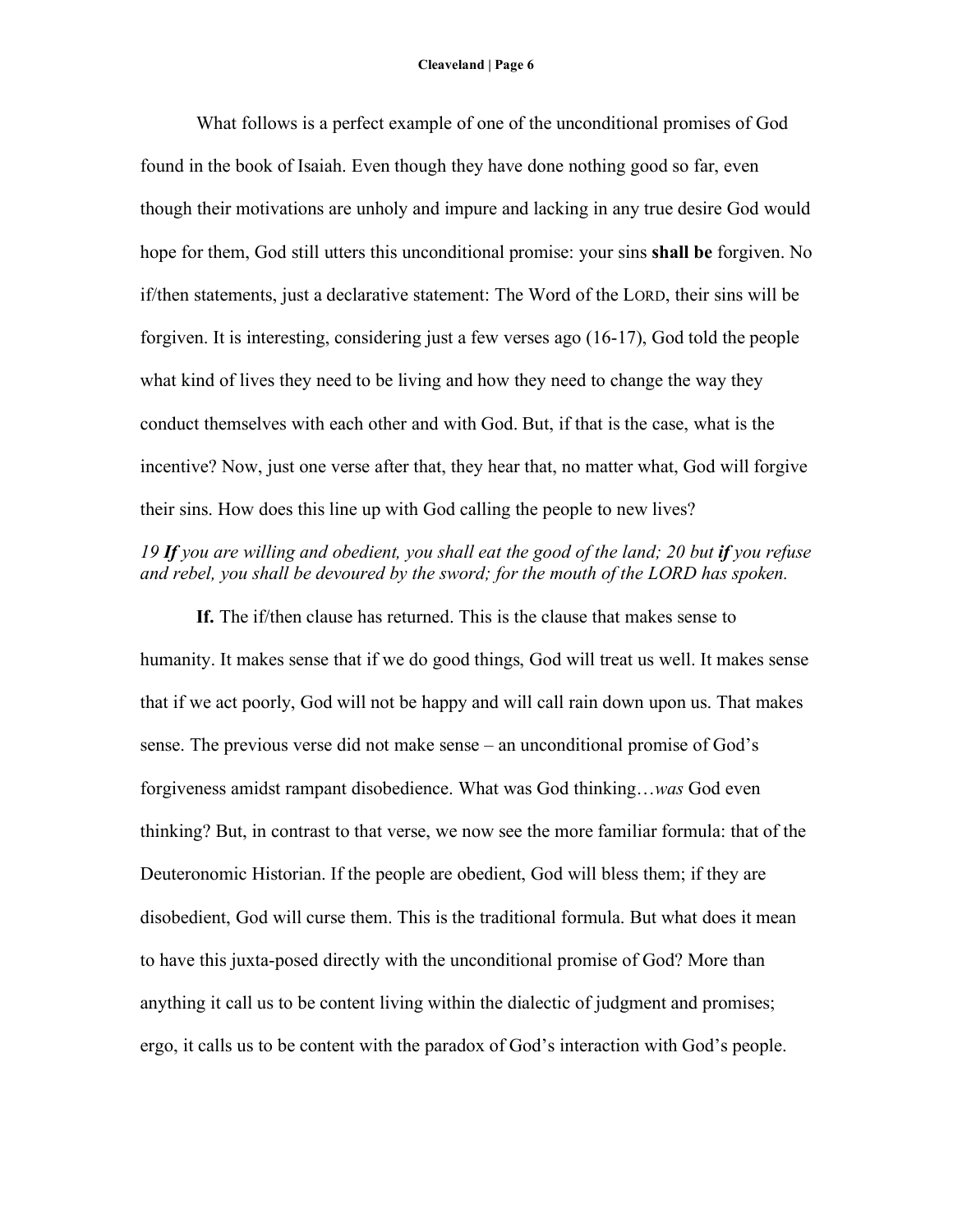In verse 18, God promised the people of Judah and Jerusalem he would forgive their sins. This has a very eternal feel to it – something associated with eschatology in the sense that the people of Jerusalem would have been familiar with. Verse 19, however, talks about the effects that are more temporal. In the end, it seems that God is saying to God's people: "I will forgive your sins. So…in a sense, you don't have anything to worry about – in the end, all will be well. But, it's up to you to determine what *this* life is going to be like. You can either live well, and help others live well – or…you will live poorly, and eventually, you will die. And you will die by the sword. I have the end taken care of, but everything else that happens before then, you have a lot of say in how that works out." This puts a significant role on the people of Jerusalem and Judah, as it does on people today, to live into the role that they have been called to play, as chosen people of God. To look at the word  $\sum$ N, which is often translated "devour," see note 2 on page 1.

# *21 How the faithful city has become a whore! She that was full of justice, righteousness lodged in her-- but now murderers! 22 Your silver has become dross, your wine is mixed with water.*

What strikes me most in these two verses is the acknowledgement that one point, everything was okay. The city used to be full of justice and righteousness. They used to have silver, and it was good. They used to have good wine. But now, we see these things are not what they were. The city is *not* full of justice and righteousness, the silver is wasted away to rubbish and the wine is not even worth drinking anymore. Something has happened. It seems that this poem may be alluding back to another famous piece of poetic fiction we find in Genesis 1: the story of the Garden of Eden. Like the city, silver and wine, the Garden was once a good, pure and holy place. But, something happened. A decision was made, and it was not the decision that God had requested. And because of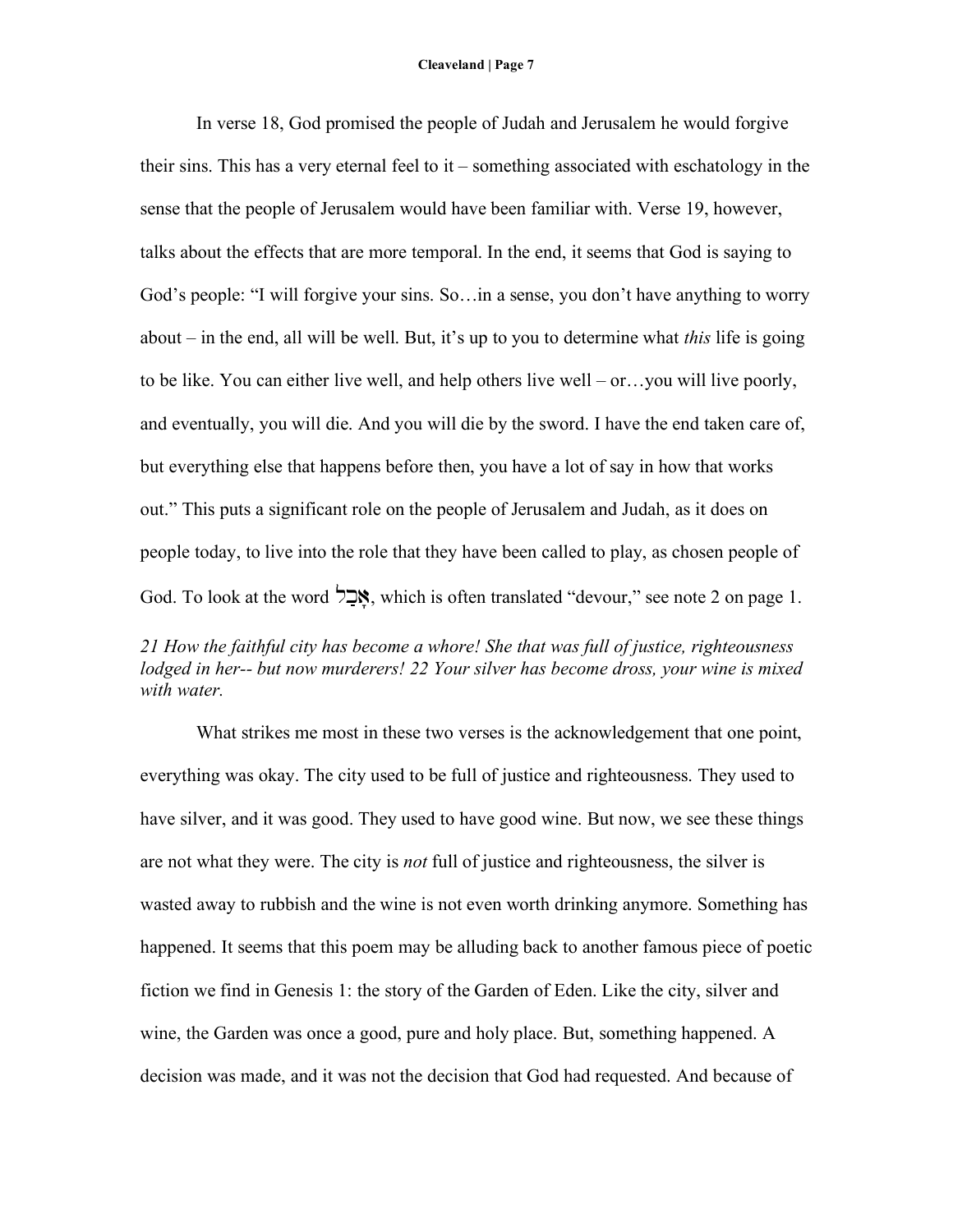that, Adam and Eve were kicked out of the Garden, and the city became a harlot, and the silver and wine became worthless.

*23 Your princes are rebels and companions of thieves. Everyone (* $\frac{1}{2}$ *) loves a bribe and runs after gifts. They do not defend the orphan, and the widow's cause does not come before them. (NRSV)*

Here we see the princes (or rulers) and the true account of what is happening in the state of social and civic affairs. There are many contemporary examples to such claims as these: your rulers are companions of thieves, and everyone loves a bribe and runs after gifts. It is my belief that  $\overrightarrow{C}$  refers to the people of Judah and Jerusalem as a whole, instead of just referring back to the princes (see note 3 on page 2). If this is a correct reading of  $\overrightarrow{C}$ , then it is clearly pointing to the fact that it is not just the rulers who are at fault here. Often, it is easy for people to want to blame those in control, the elite, instead of claiming their own responsibility for the problems of society. This simply shows us that it is a much larger problem, and the people of Jerusalem can't simply blame others; they have a stake in this as well. They have to be held accountable for their inclination to sin.

Even if my reading of  $\overrightarrow{P}$  is not correct, the mention of bribes and gifts and brings the focus completely on the individual. Whether it is everyone or just the princes, the focus on seeking after bribes and gifts is a clear indication of a society that is focused inwardly and desiring to pursue the betterment of the individual self, as opposed to that of the larger society. Because of their rampant individualism, those in society who have no one to look after them (widows and orphans) are neglected and forgotten. It is because of this individualism that the city has become a harlot and lost its justice and righteousness.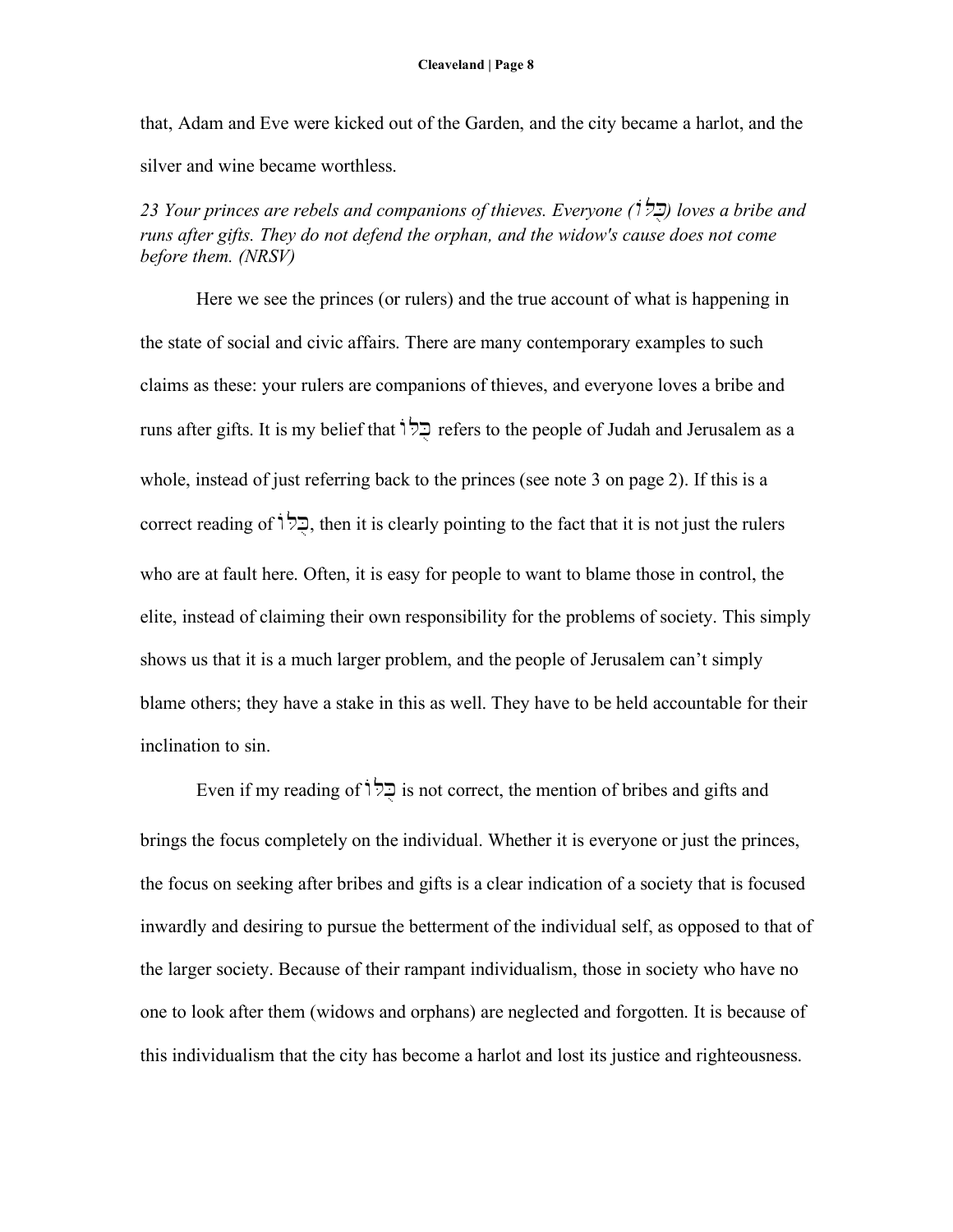# **IV. CONCLUSIONS**

After spending some time with this text, I believe there are a few things that it speaks to, in regard to the idea of individual versus social understandings of sin.

It is clear that God does not care about the religiosity and 'works' of the people of Judah and Jerusalem if they are not going to take care of the social problems that exist because of their sins. Within these ten verses, the widows and orphans are mentioned twice each, and this is important. Personal individualistic piety means nothing to God if there is social sin taking place.

In verse 15, God speaks to the people as a whole and tells them that their "hands are full of blood." God speaks to the people as a community, and God is addressing community problems.

Everyone loves bribes and gifts. It is not limited to solely the rulers of the land, but everyone is individualistic, everyone is seeking after things just for themselves and not watching out for the welfare of their neighbors, the city and of the nation.

This passage from Isaiah, as well as others from Isaiah and other prophetic literature, make us aware of the social problems and sin present in our world. It is time to focus in on this understanding of sin and help broaden the theology of sin for today's world.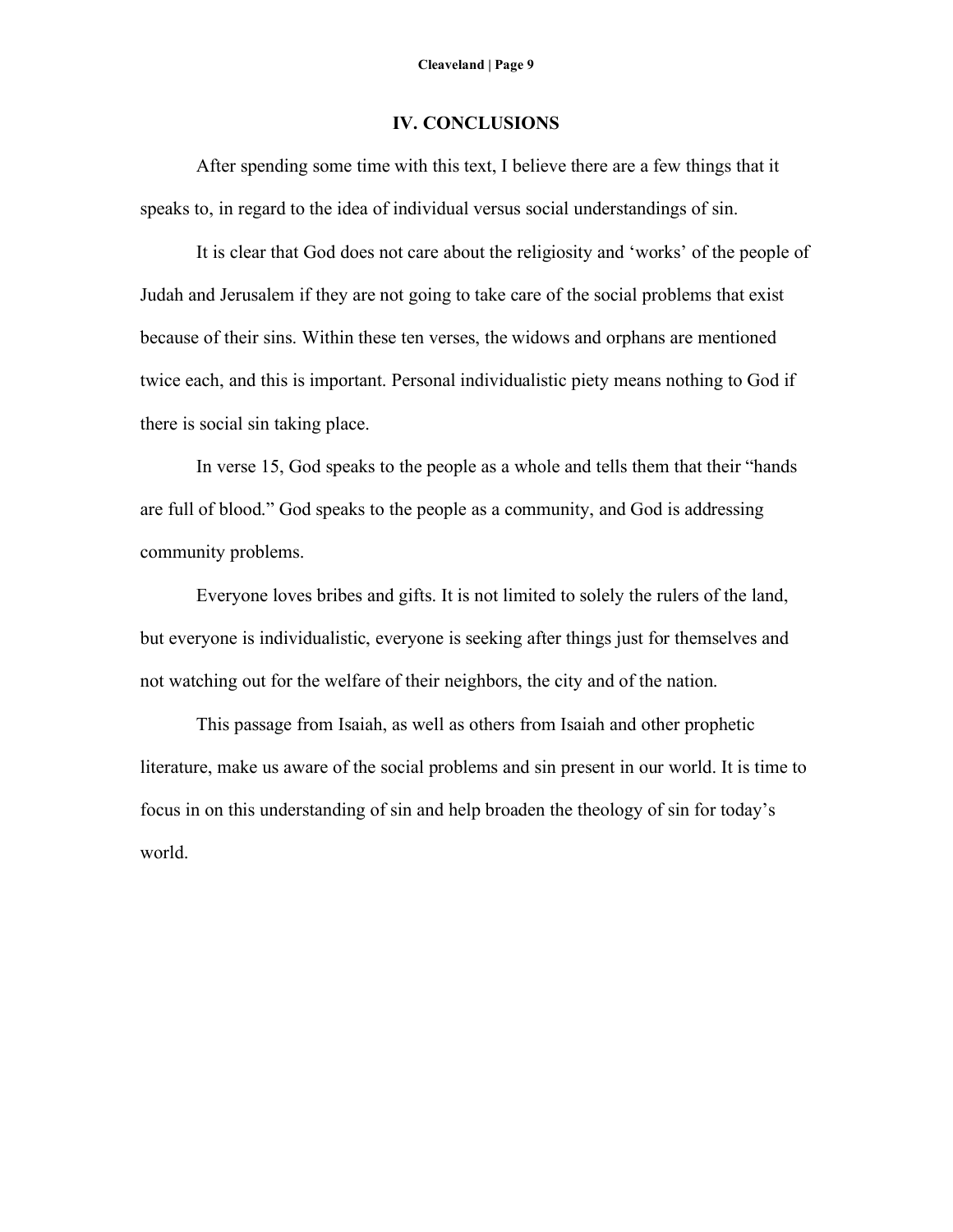# **PART TWO: COLLEGE MINISTRY LESSON PLAN INTRODUCTION**

A few weeks ago I received an email from a girl who was a sophomore at the University of Richmond. She had found my weblog one day when she Googled "Progressive Christianity." Her situation is one which I am guessing many young and progressive Christians are finding to be true as they attend large universities or colleges. The Christian groups that are most visible on campuses are groups like Campus Crusade, Athletes in Action, Fellowship of Christian Athletes and InterVarsity. This student struggled with finding fellowship with peers, and had experienced a lot of dissatisfaction with the evangelical groups on campus. As soon as she expressed any dissenting views (she mentioned specifically views relating to current political events, gender issues and homosexuality), her friends were not as interested in maintaining fellowship with her. It is my hope to create a space for college students where they feel safe to ask the hard questions and express doubts about their faith.

This project is created to help college students, especially those who are more progressive, ask questions specifically about sin. In an age of widespread individualism, it is especially important to begin to focus on the role that social sin plays in our society. In the following pages, I will share with you the Who, What, Where, When, Why and How of my project. While this is a theoretical lesson plan, it is my hope that I would be able to use something like this in the future as I work with college students.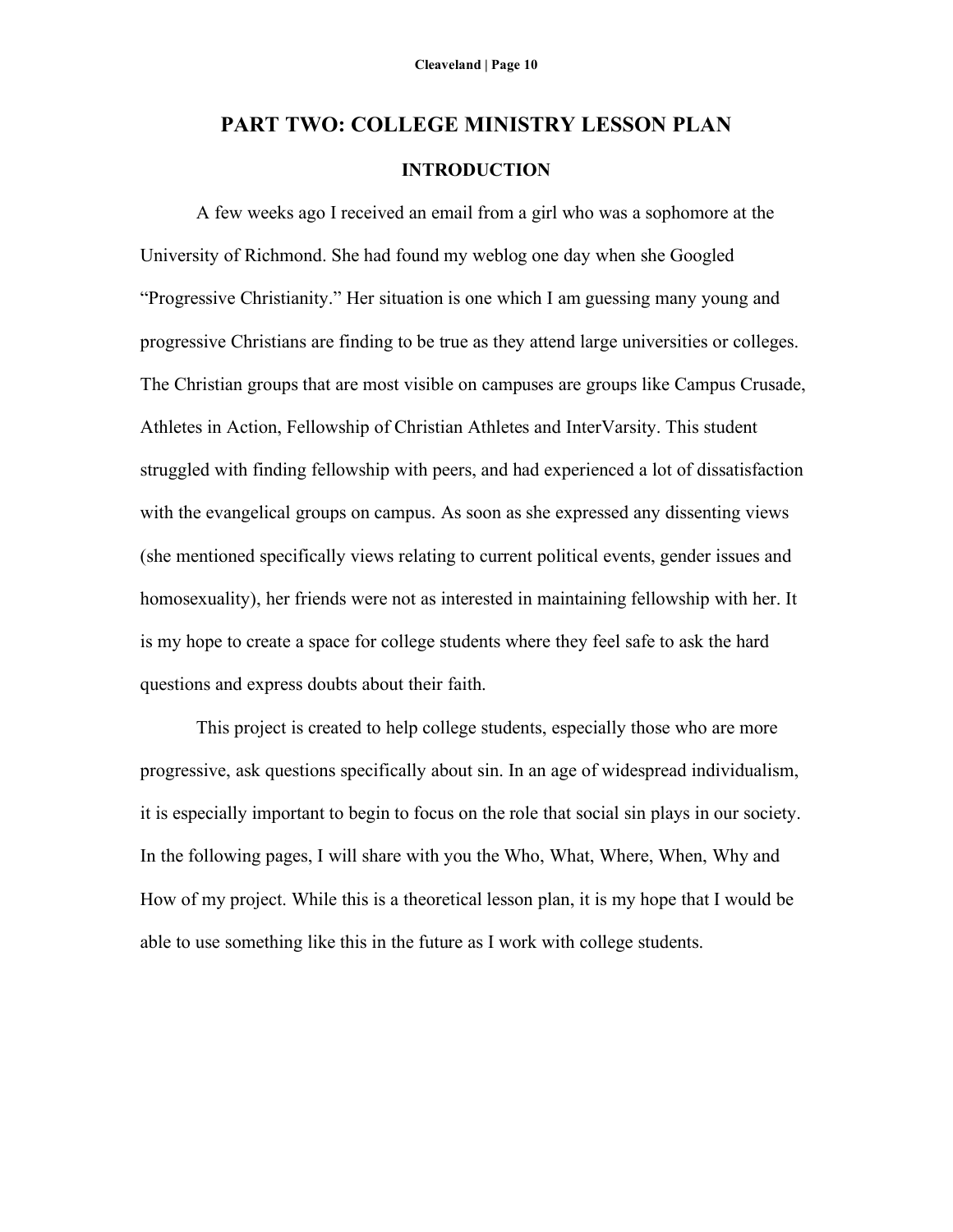### **I. WHO – THE AUDIENCE**

As stated above, the audience for this project is college and university students. These students attend a secular college or university. The group consists of students who come from more progressive, mainline backgrounds, those who are definitely seekers and not really sure what they believe and a few students who come from the evangelical background. When this group gathers, they generally have around 30-50 students. Many of these students are now "coming into their own" – becoming comfortable within their own skin – and are dealing with the beliefs they grew up with, which may have been their own beliefs, but were most likely the beliefs of their parents or other important people in their lives. These are the group of people that will most benefit from this group, and it is for these people that this group will be geared toward.

#### **II. WHAT – "DECONSTRUCTING YOUR FAITH"**

During the spring semester, we will be offering a series entitled "**Deconstructing Your Faith."** The title accurately describes what many students may feel is happening with their Christian faith. Also, though not as worthy of a reason, the title may draw some skeptical students from a more conservative evangelical background, and that will help keep the conversation and dialogue "lively." Each month, we will walk through a different theme, as described below:

> o **January: Who is God?** During this section, we will analyze and examine the notions we have grown up with of God. We will look at topics such as the language we use about God, God's control in this world, and God's relationality and interaction with humanity.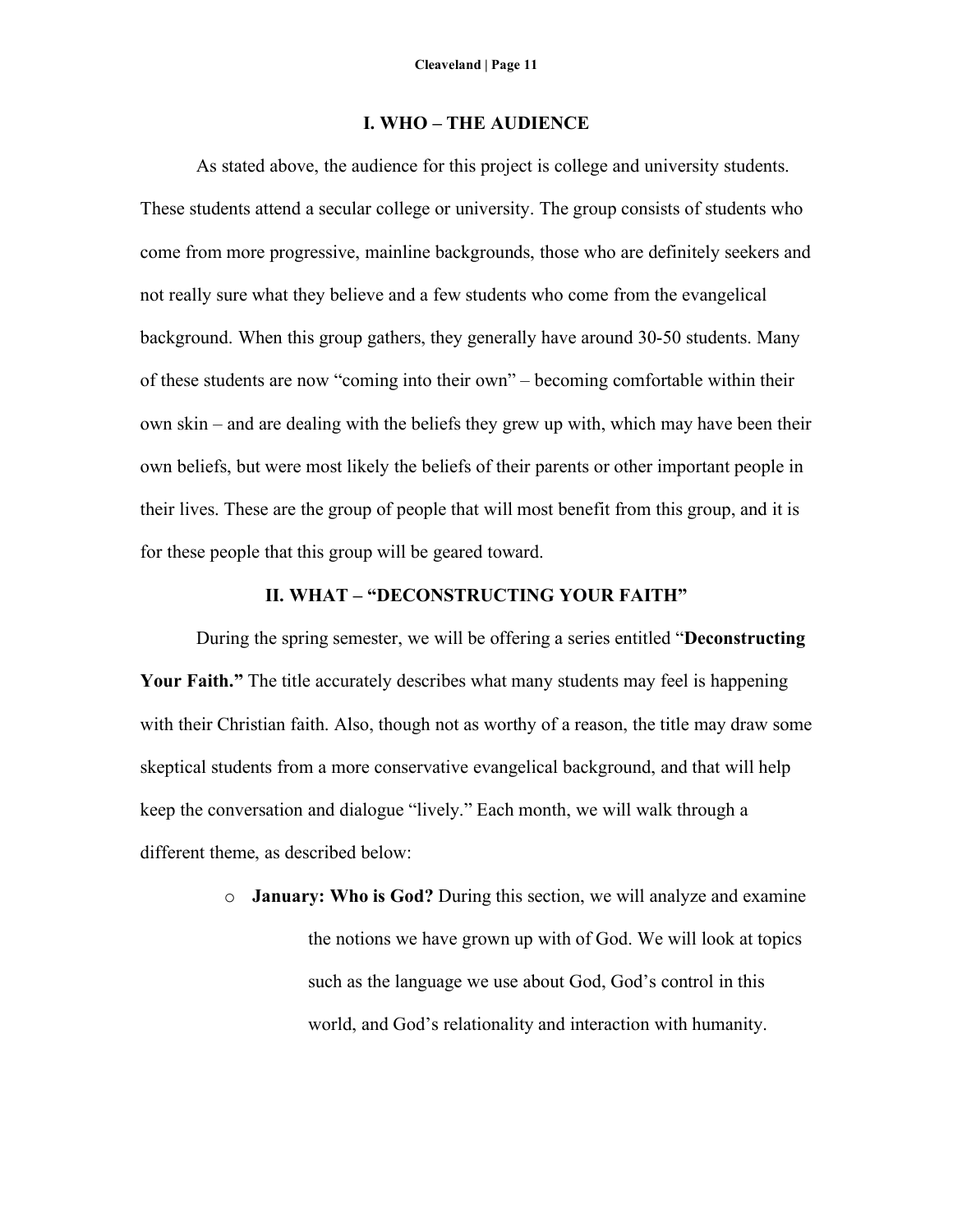- o **February: Who are You?** What does it mean to be a creation of God, a child of God? We will look at topics such as gender role issues, sexuality, and what it means to be truly human today.
- o **March: What's wrong?** God created, and is creating, in this world. Yet we know there are things wrong, and we know there is a presence of evil and sin in our world. Again, we will examine preconceived notions of sin, and how that plays into our view of sin in the context of our Americanized/individualistic culture. How might our view of sin need to be enlarged?
- o **April: Is there hope?** After a whole month focused on social evils and sin, it will be necessary to ask the question, "Well, IS there hope?" We will look at the role of the Spirit in our lives and look at the ideas about Jesus many of us have grown up with. We will look at *different version of Jesus* that exist, and look at what aspects of Jesus some traditions focus on. Some of these will include: the focus on Jesus' death primarily, the focus on the Risen Christ, the Eastern Orthodox Jesus, the morally-influencing Jesus, the Jesus with the good ethical teachings and the liberating Jesus.
- o **May: What can I do?** Finally, as the semester is coming to a close, we will look at what our role is in the world. How do we, in cooperation with God, bring about God's Kingdom in the world today. What role does the Spirit play in guiding and directing us to bring God's hopes, dreams and purposes about into our world.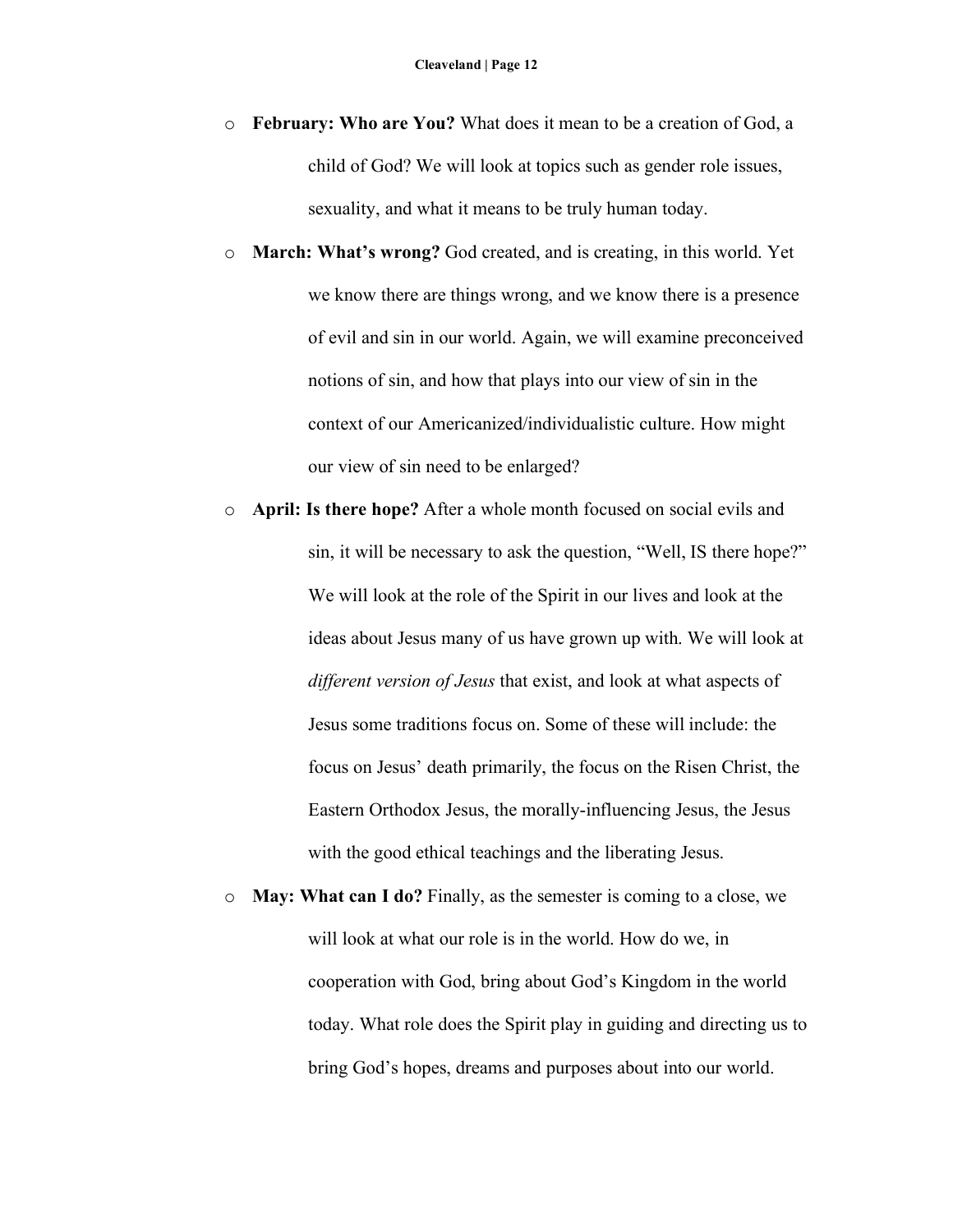#### **III. WHERE – THE PLACE**

There are a few different options for locations for this group. As we are a Christian group (but who is open to anyone who would want to attend), we could meet in the Campus Chapel, or a room in the Chapel. However, another option would be to simply meet in a room in the Campus Student Center, or a room that has a comfortable feel to it. Meeting in another room would help the students who aren't "religious" feel more comfortable in the meeting.

#### **IV. WHEN – THE DATE & TIME**

This campus ministry group meets weekly on Wednesday at 9pm. We have found that although there are a variety of evenings that may work out, Wednesdays are nice because if some of the students do go to church on a Sunday, sometimes doing a Sunday evening meeting is too much for a Sunday. A Wednesday evening is right in the middle of the week, and a good time for students to take a break from the work of the week.

#### **V. WHY – WHY IS THIS IMPORTANT**

Again, the primary reason for this section of the semester's series, **"What's Wrong?"** is focused on helping students acknowledge and then learn how to deal with the individualistic culture of America, specifically when it comes to the topic of sin. For some of these students, the only thing they will think about when they hear the word "sin," is what bad things they did the previous weekend. The notion of sin that is taught to so many of our young people in youth groups is a theology of individual "do-nots." They understand what sin means primarily as a "bad" act that an individual commits. However, our goal for this time together is to take a more in-depth look into social sin.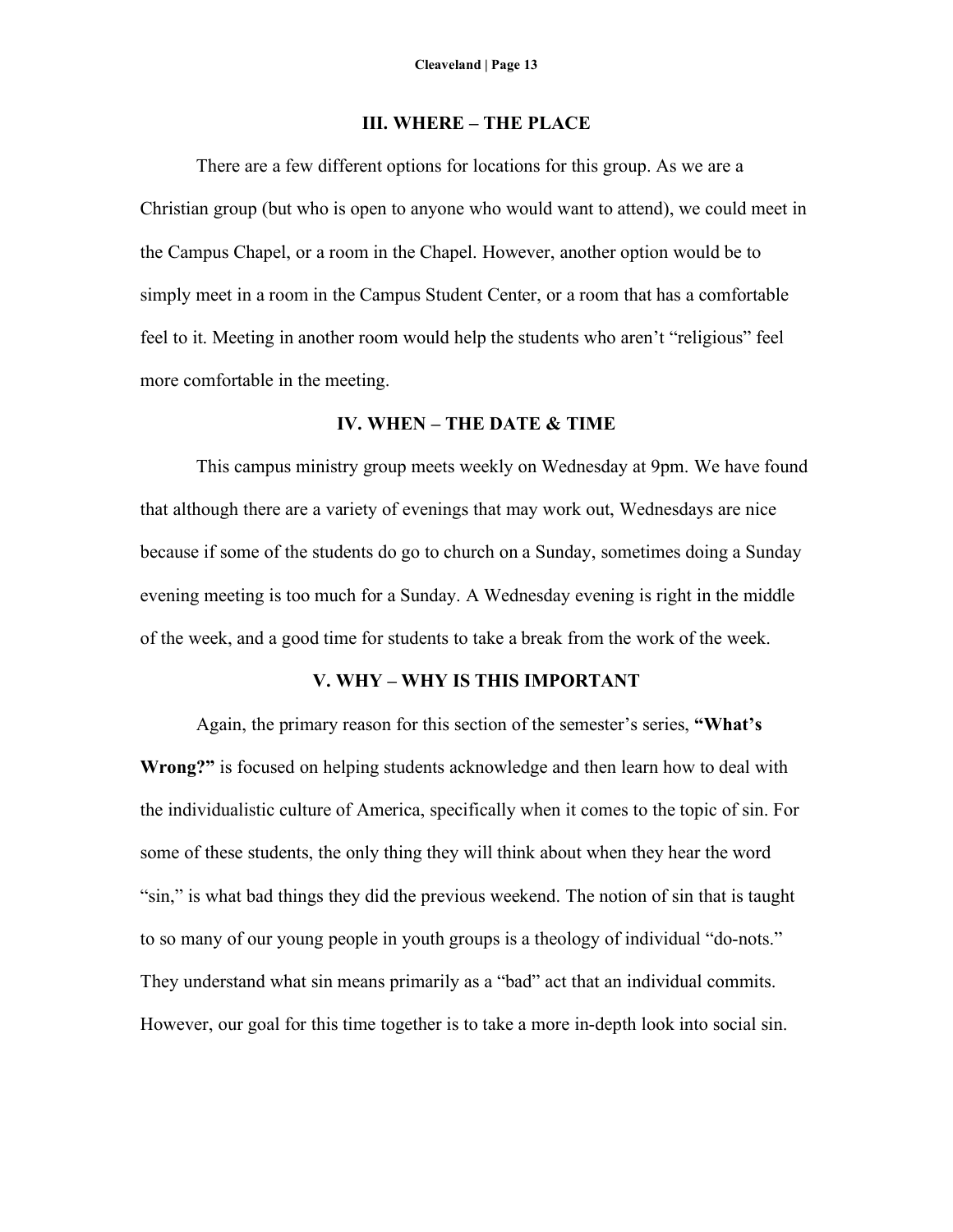Some of the same reasons for the audience description. Students need to be able to look outside of their own "personal relationship with Jesus Christ" and begin to look at the world, and sin, from a new perspective.

### **VI. HOW – THE PLAN FOR ONE NIGHT**

There will be many components to the evening where we will discuss social sin. Below, you will find an overview of what will happen throughout the evening:

- **9:00 – 9:20: Free time with Stations:** When students arrive in our meeting room, they will be surprised to find it covered with newspapers and magazines. They will also hear audio in the background of radio broadcasts during war-times. There will also be TVs set up throughout the room and they will see video-loops and images of war, death and injustice, as well as just some normal videos of everyday shots (this will be to show that many times social evil is present in the world even when we do not see it, nor do we expect it). It will be a bit of a sensory overload, and hopefully students don't feel like we are attempting to try to manipulate them emotionally, but perhaps this is a way that will get their attention.
- **9:20 – 9:45: Group Discussion:** We will then have a group discussion and discuss anything that the students thought about the time with the videos, audio and images. We'll ask if they thought we were just going to be talking about 'individual' sin tonight, and if so, what did they think about our focus primarily on the social sin. We will also talk some about their history of dealing with the word *sin* and what that meant to them growing up and how they have come to understand what "sin" is.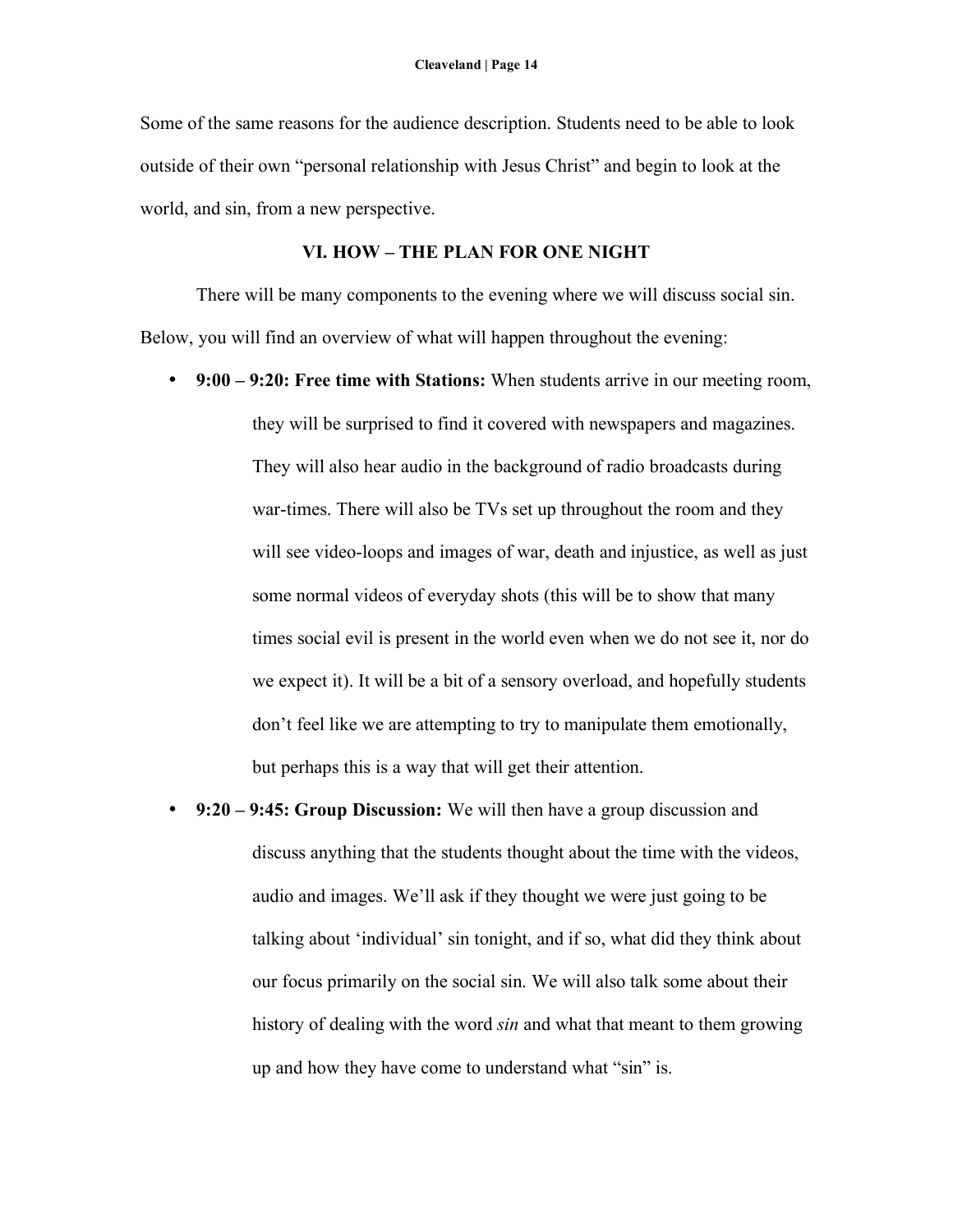- **9:45 – 10:15: Small Groups with Prophetic Texts:** We will then randomly split up into small groups and discuss a few prophetic passages that have to do with the ideas of social and communal sin and evil, specifically Amos 5.10-13, Isaiah 1.14-23 and Isaiah 5.1-10. Each group will be assigned a passage and with the leadership of a student leader, they will work through the texts and come back prepared to share some of their thoughts.
- **10:15 – 10:30: Regroup & Discuss:** We will gather for a short discussion and sharing from the small groups on their prophetic passages. I will try and close up the time by asking the "So, what?" question. "So, what significance does this have for us? What can we do about this?" This will be the students' opportunity to take some of this theology and make it practical. It will be important not only for the students to be open to rethinking some of their theology, but any God-talk should have a lifeimpact, so they will discuss practical things they could do with their lives to help alleviate the world of social sin.

Something during the month, we will do an event called *The Confession Booth*. For each of the month's different themes, there will be an activity that students are encouraged to participate in. The group would wait for a Spring Fair or some other time when there are a lot of booths out on campus, and we would create a confession booth.<sup>7</sup> However, this would not be a confessional where we would have people come and confess their sins to us. It would instead be a chance for the students in our ministry group to confess the sins that Christianity has turned away from. It will be a chance to ask for forgiveness for much of the history of Christianity (especially the Crusades) and for

 $7$  This idea was taken from Donald Miller's book Blue Like Jazz.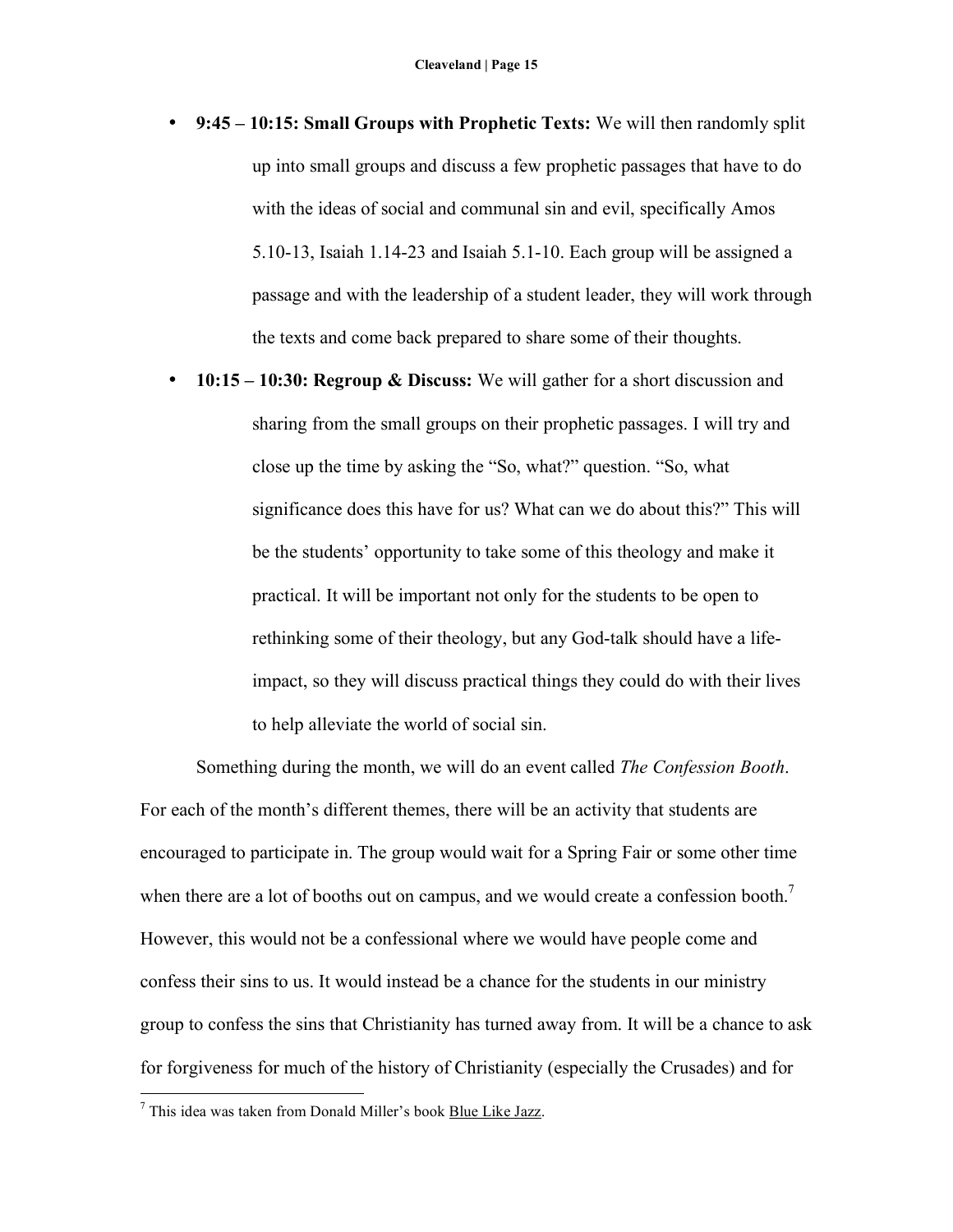the things that so often, non-Christians use against Christianity as a reason for not believing.

# **VII. CONCLUSION**

Obviously, much of the deconstruction through this series is immediately followed by reconstruction. The goal is not to make everyone faithless, but rather to help students struggle, wrestle with God and **own** their faith. It is the hope that students would genuinely wrestle with these topics, be open to new perspectives, like a deeper theology of systemic and social sin, and come to conclusions of their own based on their life experience, knowledge of scripture and most importantly, through the guiding and directing of the Spirit.